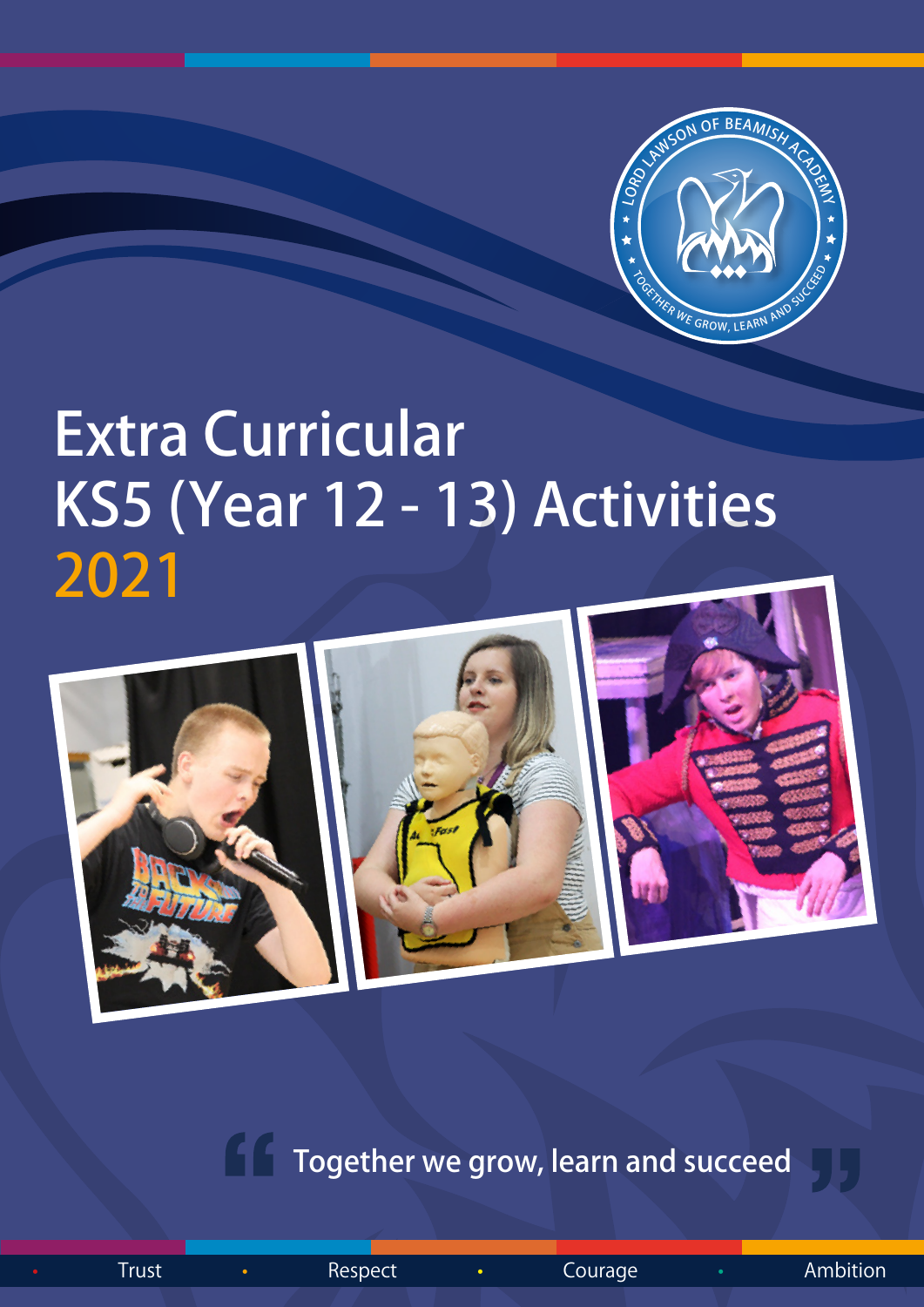## **Monday**

| All Years 7 - 13                             |                               |               |                    |
|----------------------------------------------|-------------------------------|---------------|--------------------|
| What?                                        | Where?                        | $\mid$ When?  |                    |
| LRC homework club                            | LRC and ICT suite 3.20 - 4.15 |               |                    |
| <b>RE EthFlix - Movies and Morality Club</b> | <b>RE33</b>                   | $3.20 - 4.00$ | once per half term |

| <b>Year 12 - 13</b>              |             |               |  |  |
|----------------------------------|-------------|---------------|--|--|
| What?                            | Where?      | When?         |  |  |
| <b>Applied Psychology</b>        | <b>PY38</b> | $3.20 - 4.15$ |  |  |
| <b>BTEC coursework</b>           |             |               |  |  |
| Language drop (NEA support)      | <b>EN12</b> | $3.15 - 4.00$ |  |  |
| Literature drop (NEA support)    | <b>EN19</b> | $3.15 - 4.00$ |  |  |
| <b>Maths GCSE resit revision</b> | <b>MA25</b> | $3.20 - 4.15$ |  |  |

| Year 13                       |                    |               |        |
|-------------------------------|--------------------|---------------|--------|
| What?                         | Where?             | When?         |        |
| <b>Maths A level revision</b> | <b>MA211</b>       | $3.20 - 4.15$ |        |
| <b>Physics</b>                | <b>AR15</b>        | $3.30 - 4.15$ | Week 1 |
|                               | SC <sub>2</sub> SF | $3.30 - 4.15$ | Week 2 |

## **Tuesday**

| <b>All Years 7 - 13</b> |                                       |       |  |
|-------------------------|---------------------------------------|-------|--|
| What?                   | <b>Where?</b>                         | When? |  |
| LRC homework club       | LRC and ICT suite $\vert$ 3.15 - 4.15 |       |  |

## **Wednesday**

| All Years 7 - 13   |                                       |               |  |
|--------------------|---------------------------------------|---------------|--|
| What?              | Where?                                | $\mid$ When?  |  |
| Geography homework | GG30                                  | $3.20 - 4.15$ |  |
| LRC homework club  | LRC and ICT suite $\vert$ 3.15 - 4.15 |               |  |